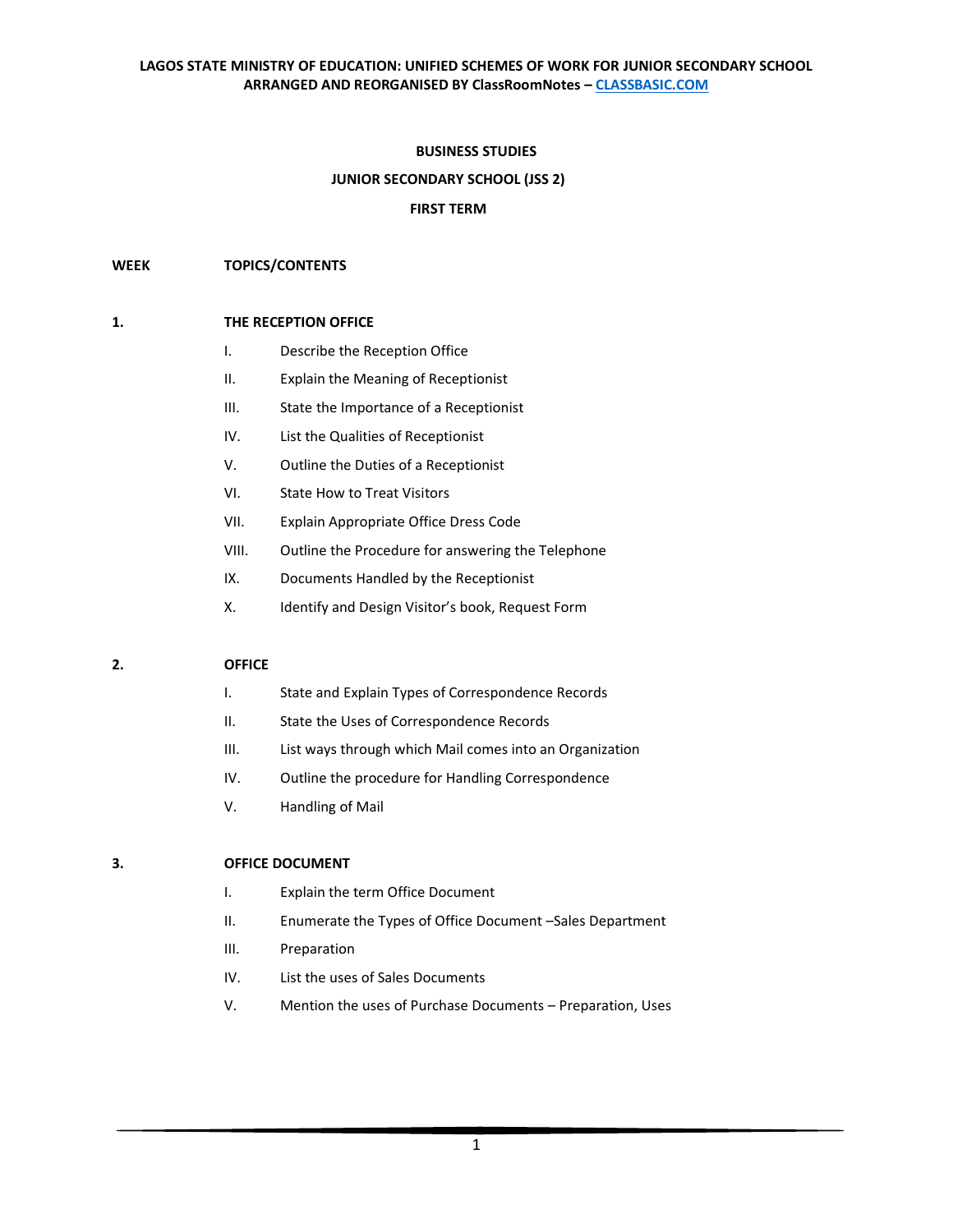## **4. TRADE**

- I. Explain the Meaning of Trade
- II. List Importance of Trade
- III. Forms of trade Home Trade, Foreign Trade.

# **5. AIDS TO TRADE**

- I. Describe forms of trade Banking, Insurance, Advertising, Communication, Transport and television Warehousing
- II. Explain the services that made Trade Easy
- III. Roles of Custom of the Channels of Distribution
- IV. Identify licensed Channels Vendors

# **6. MARKET**

- I. Define the term Market
- II. List the Features of a Market
- III. Types Capital Market and Money Market
- IV. Commodity Market Institutions and Instruments traded in each Market

### **7. CAREER IN THE CAPITAL MARKET**

- I. Mention the Career opportunities available in the Capital Market
- II. Buying and Selling
- III. Explain Buying and Selling by Cash and (or) Credit
- IV. Transactions Cost of sales, Make up, Turn over, Profit and loss.

### **8. DISTRIBUTION**

- I. Explain the meaning of distribution
- II. Channels of Distribution Producer/Manufacturer, Wholesaler, Retailer and Consumer
- III. List the Agents involved in Distribution
- IV. Functions of each of the Channels of Distribution

### **9. DISTRIBUTION**

I. Licensed Chemical Vendors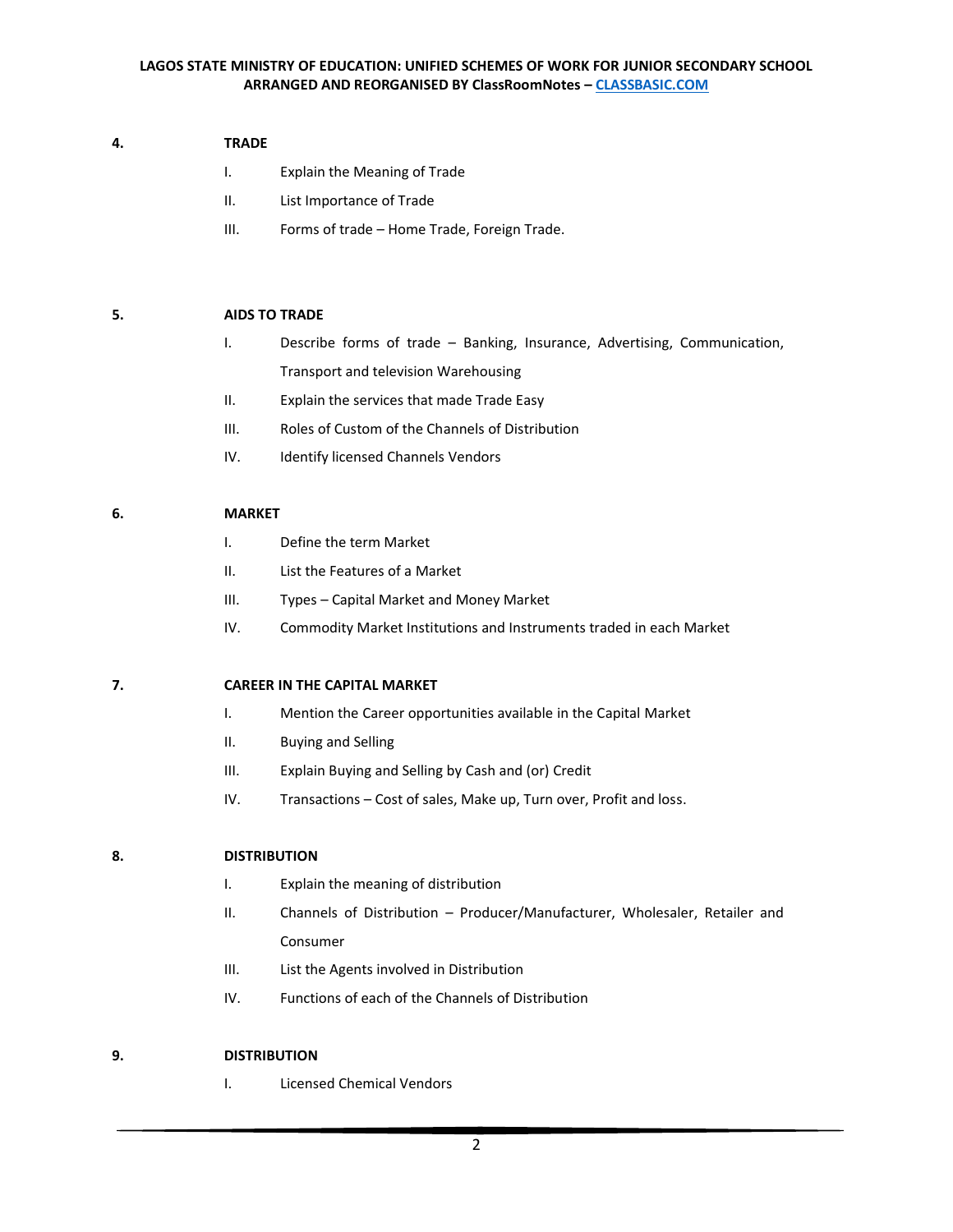- II. Identify Safe Ways of Handling Chemicals
- III. Handling and Distribution of Chemical
- IV. Effects of Wrong Handling of Chemicals
- V. When Production Ends

## **10. BANK SERVICE**

- I. Define Commercial Bank
- II. Explain the Services provided by the Banks
- III. Ethical Issues in Banking

# **10. | 12. REVISION AND EXAMINATION**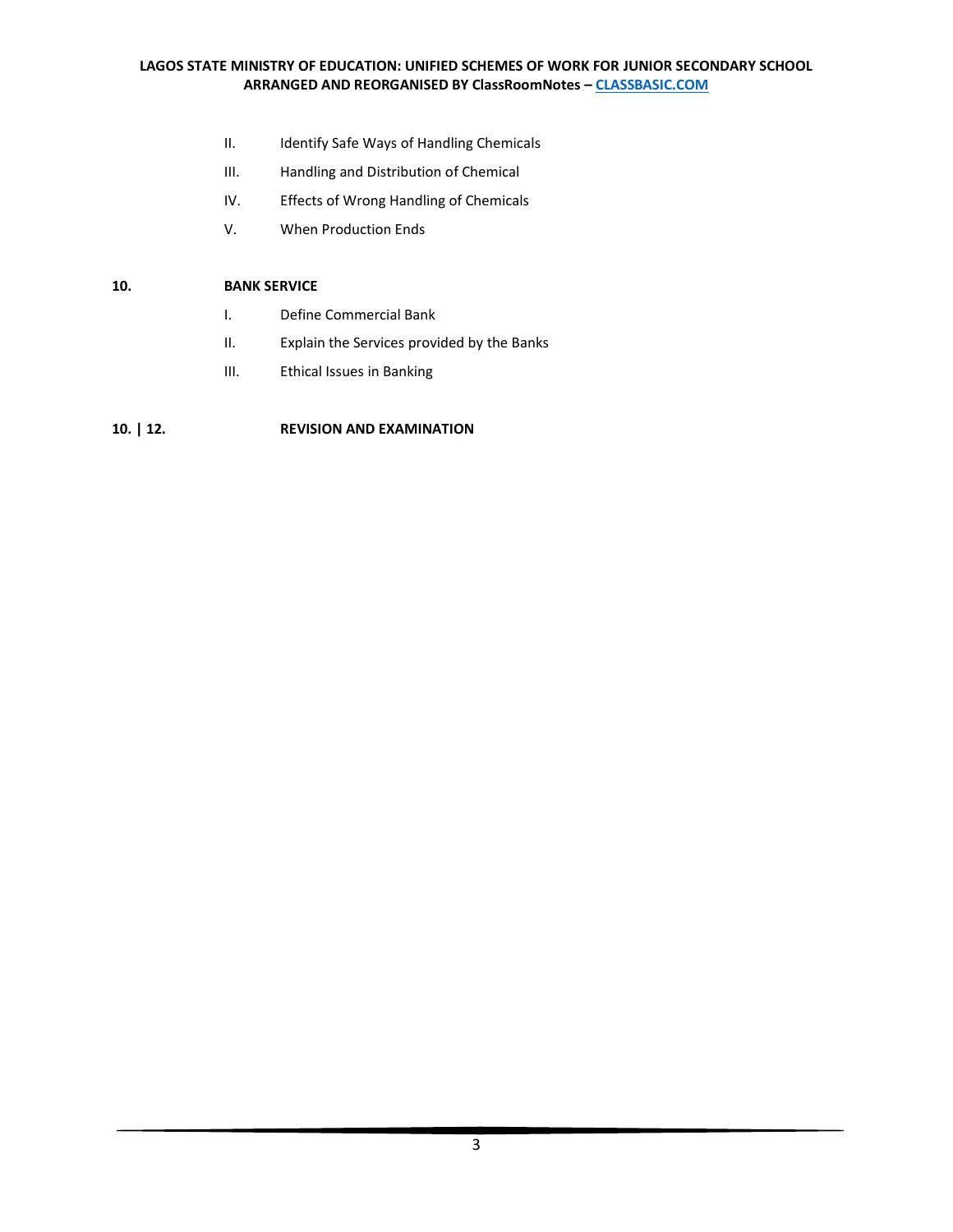## **BUSINESS STUDIES**

# **JUNIOR SECONDARY SCHOOL (JSS 2)**

#### **SECOND TERM**

#### **WEEK TOPICS/CONTENTS**

#### **1. INSURANCE**

- I. Define Insurance
- II. Explain Services provided by Insurance Companies
- III. Mention Types of Insurance Fire, Vehicle, Burglary, Money, Life Insurance, Pension and Health
- IV. Benefit of Insurance

## **2. PERSONAL QUALITIES OF AN ENTREPRENEUR**

Mention the Personal Qualities of Entrepreneur Qualities of Entrepreneur

#### **3. BUSINESS OPPORTUNITIES**

- I. Define Business Opportunities
- II. Types Local, National and International

### **4. CONSUMER RIGHT**

- I. Meaning of Consumer Right
- II. Origin of Consumerism
- III. Eight Universal Consumer Right
- IV. Identify Ways and Manners of Consumer Right in the Society, Nation and Communities at Large

#### **5. RESPONSIBILITIES OF A CONSUMER**

- I. Meaning of Consumer Responsibilities
- II. Responsibilities of the Consumers
- III. Explain each of the Responsibilities of a Consumer

### **6. SHOPPING TIPS**

I. Meaning of Needs and Wants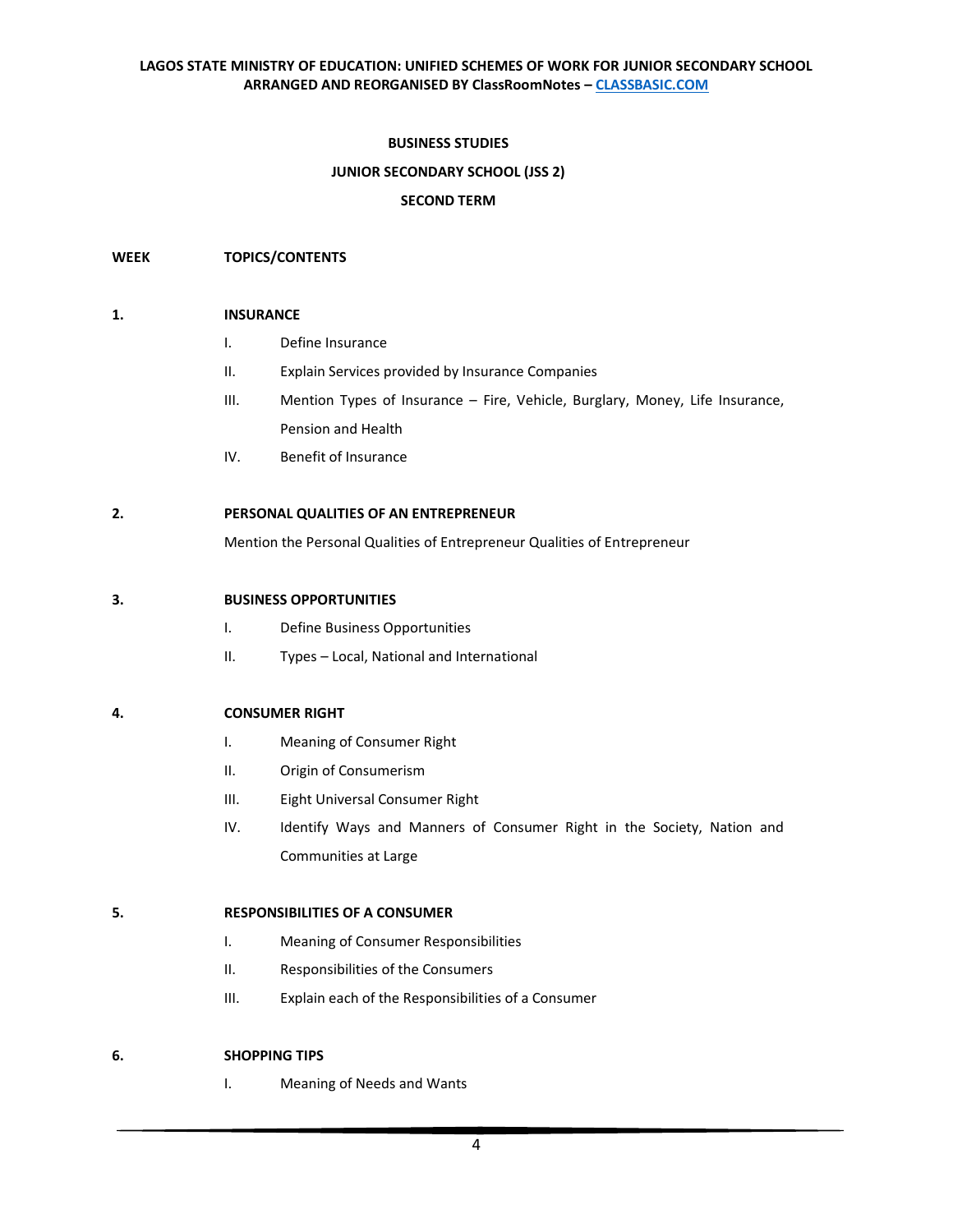- II. Differences between Needs and wants
- III. Making Decision about Needs and Wants
- IV. Improve Buying of Needs and Wants
- V. Effects of Pure Buying in Needs and Wants
- VI. After Sales Services Warranty, Installation, etc
- VII. State the Steps involving in Making Decision about Needs and Wants
- VIII. Explain Impulse Buying and Its Effects
- IX. Identify after Sales and Services Available to Consumers on products and Services and their Important Areas

#### **7. BOOK KEEPING**

- I. Ethnics
- II. Explain Transparency Accountability and Probity
- III. State the Need for Transparency, Accountability and Probity (TAP) in Public Domain
- IV. List Attributes of Transparency, Accountability and Probity
- V. Describe Challenges contacted by the Lack of TAP
- VI. Examine Solution of TAP
- VII. Explain the process and its operation.

#### **8. LEDGER ENTRIES**

- I. Meaning of Ledger
- II. Identify the Items on the Ledger Date, Particulars, Discounts, Folio and Amounts (Cash and Bank)
- III. Record of Cash Receipt and Cash Payments
- IV. How to Record Cash received and Payment
- V. Discount Received, Discount Allowed, and Contra Entries

## **9. PETTY BOOK**

- I. Meaning of Petty Cash Book
- II. Columns in a Petty Cash Book
- III. Recording Receipts and Payment on the Petty Cash Book
- IV. Imprest system Cash flow Imprest, Imprest System, Retirement and Reimbursement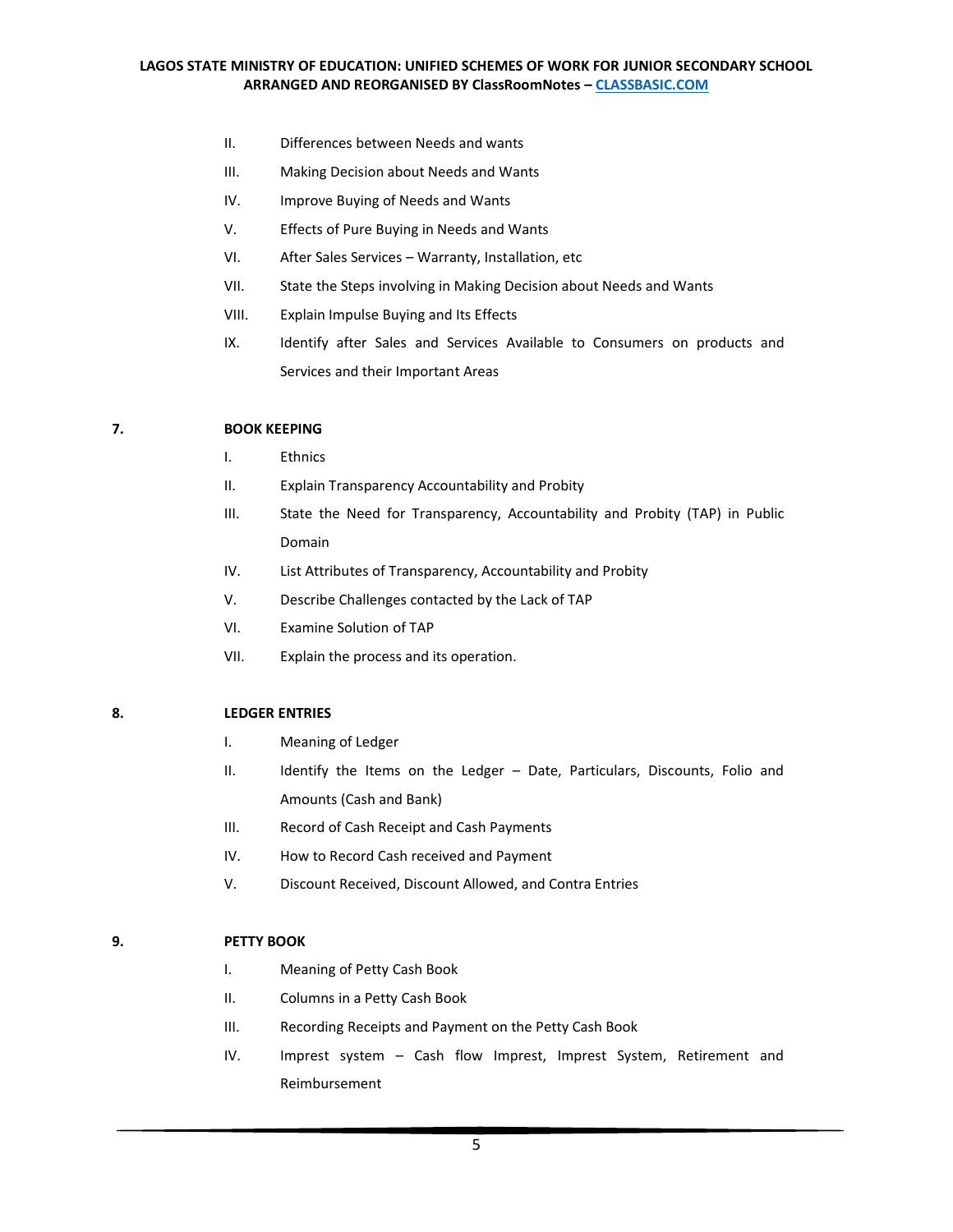- V. Analyse the items of expeditions in the Petty Cash Book
- VI. Who is a Petty Cashier?
- V. State the Need for keeping Petty Cash Book
- VI. Preparation/Format of a Petty Cash Book

## **10. CASH BOOK**

- I. Meaning of Cash Book
- II. Types of Cash Book Single Column Cash Book, Two column Cash Book
- III. Item as a Cash Book
- IV. Cash column, Bank Column and Discount Column
- V. Preparation of a Cash Book
- VI. Records Cash Receipts in a Cash Book
- VII. Records Bank Transaction and Cash Book
- VIII. Differentiate between Cash Book and Petty Cash

# **11. | 12. REVISION/EXAMINATION**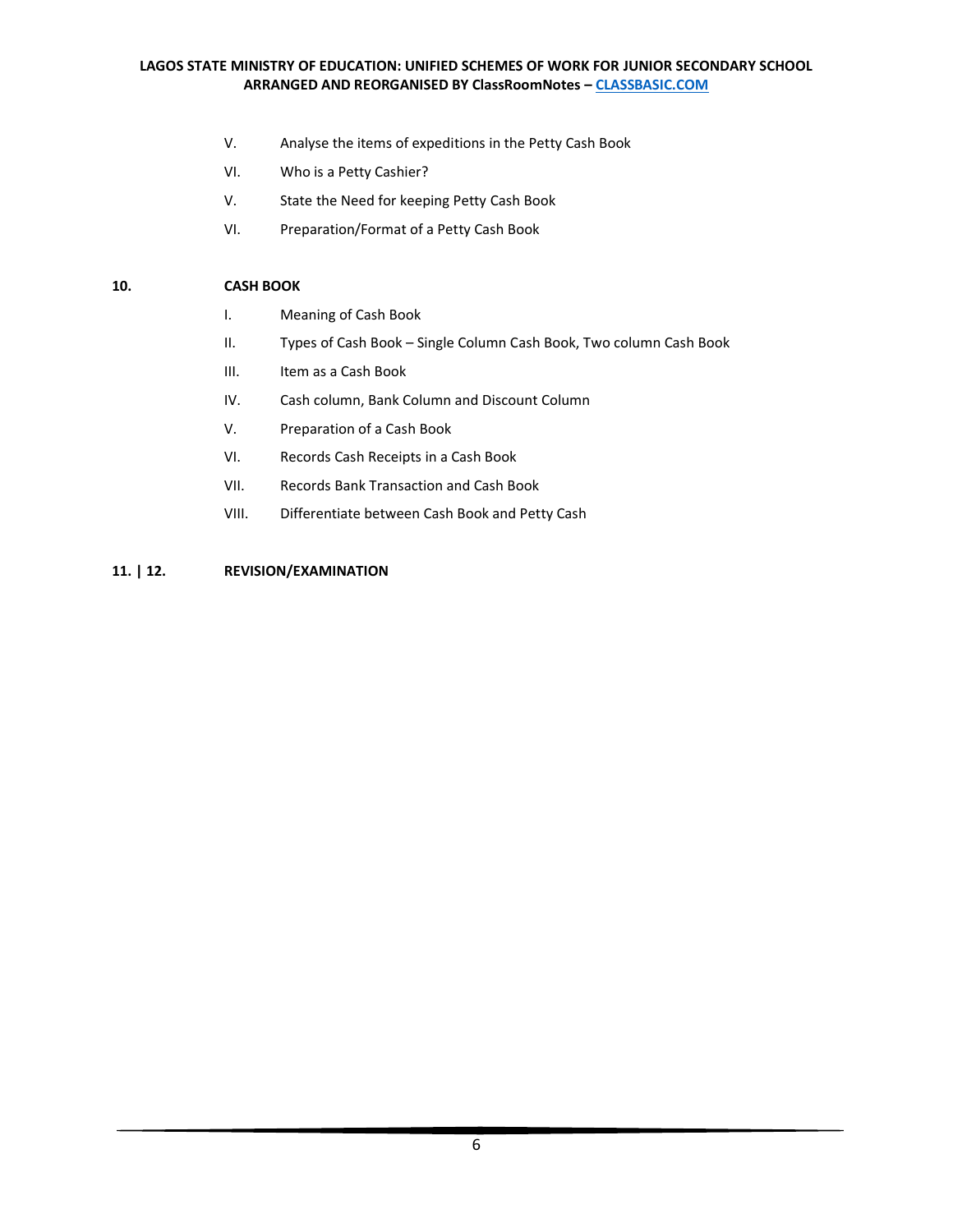## **BUSINESS STUDIES**

# **JUNIOR SECONDARY SCHOOL (JSS 2)**

### **THIRD TERM**

#### **WEEK TOPICS/CONTENT**

#### **1. PRINTERS CORRECTION SIGNS**

- I. Proof Reading Marks and Signs Identification
- II. Demonstrate the use of Proof Reader Sign

#### **2. SPEED DEVELOPMENT AND ACCURACY SKILLS**

- I. Keyboard Factor by practicing Alphabetic Sentence Drill
- II. Demonstrate improved Techniques by Key loading one line Sentence Drill Accurately
- III. Accuracy and Speed Drills
- IV. Speed Burst at one to ten minutes (Keyboard for ten minutes at 20 words per minutes with 98% accuracy.

### **3. TECHNIQUES DEVELOPMENT IN KEYBOARDING**

- I. Math Table Techniques of Wing they create Table Function
- II. The spec Regulator Description, Uses, Techniques of Uses
- III. Enter Key, Description, Uses, Techniques of Use
- IV. Demonstrate the use of the insert table function
- V. Demonstrate the use of enter keys.

#### **4. PARAGRAPHING**

- I. Mention the Different Method of Paragraphing
- II. Identifying the Different Method of Paragraphing
- III. Demonstrate the use of Different Method of Paragraphs

### **5. PAGE SETTING**

- I. Different Types of Page Setup
- II. Choose the correct alignment Left Centre, Right Justification
	- III. Production of Documents